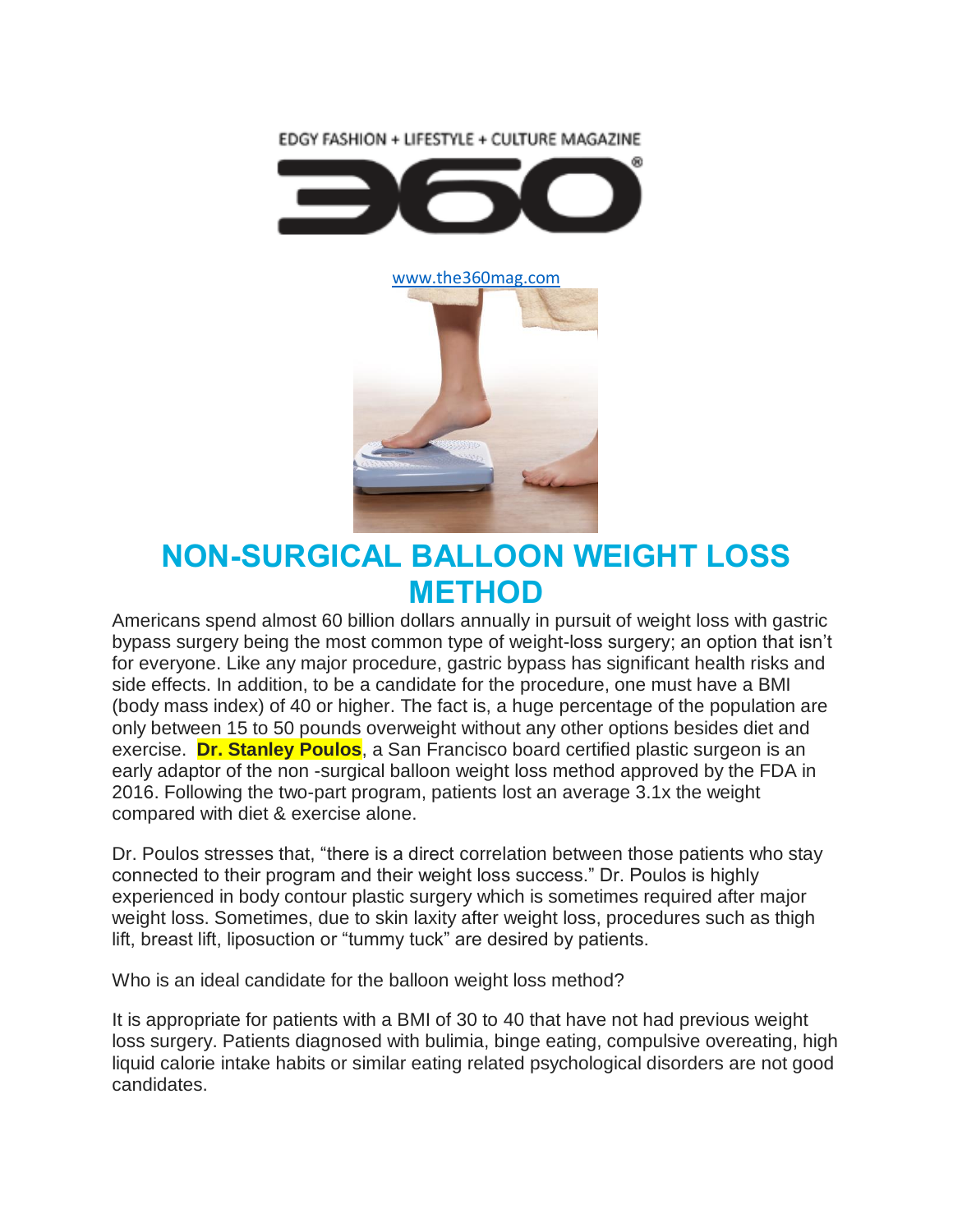How does the balloon method work?

This non-surgical outpatient procedure begins with a diagnostic endoscopy to ensure that there are no contraindications and that it is safe to perform. Once the patient is mildly sedated and comfortable, the procedure can begin. The deflated gastric balloon is inserted through the esophagus and into the stomach. A syringe is then used to fill the balloon with a sterile saline solution. Once the weight loss balloon has been filled with saline, it expands to approximately the size of a grapefruit. The entire procedure takes about 20 minutes. Patients can usually return home after the placement or removal procedures within 30 minutes. Over the last 20 years this procedure has helped over 277,000 people. The gastric balloon encourages portion control while patients make healthy changes to diet and lifestyle.

How long does the balloon stay in place?

The balloon remains in the stomach for the first six months after the procedure. With the stomach balloon and Dr. Poulos' support team, patients usually see the most drastic results in the first six months. It is very important to use this time to develop healthy habits that will continue for not only the 12-month weight loss program, but for the rest of one's life.

What to expect after the balloon placement.

Over the first 14 days after placement, patients may experience nausea or vomiting. Dr. Poulos recommends a liquid diet for his patients during the first week to help manage these symptoms. Also prescribed are effective anti-nausea drugs to help the patient through the initial stage.

How is the balloon removed?

Once the stomach balloon has been in place for six months the balloon is removed. The simple and non-surgical procedure is very similar to the placement process. Once the gastric balloon has been removed, it is very important to continue working closely with Dr. Poulos' team and coaches to follow the personal diet and exercise plan provided. This will help to keep you in a positive and healthy mindset while achieving your weight loss goals.

Additional benefits of the balloon weight loss method.

-It's been shown that the average person loses 3x more weight with this procedure than with diet and exercise alone. Here are some of the reasons why:

-Diets can leave you feeling hungry or dissatisfied. This procedure helps by taking up room in the stomach and encouraging portion control.

-When you're overweight, exercise can be challenging and uncomfortable. With The Balloon Weight Loss Method aiding your weight loss, physical activity can be more comfortable.